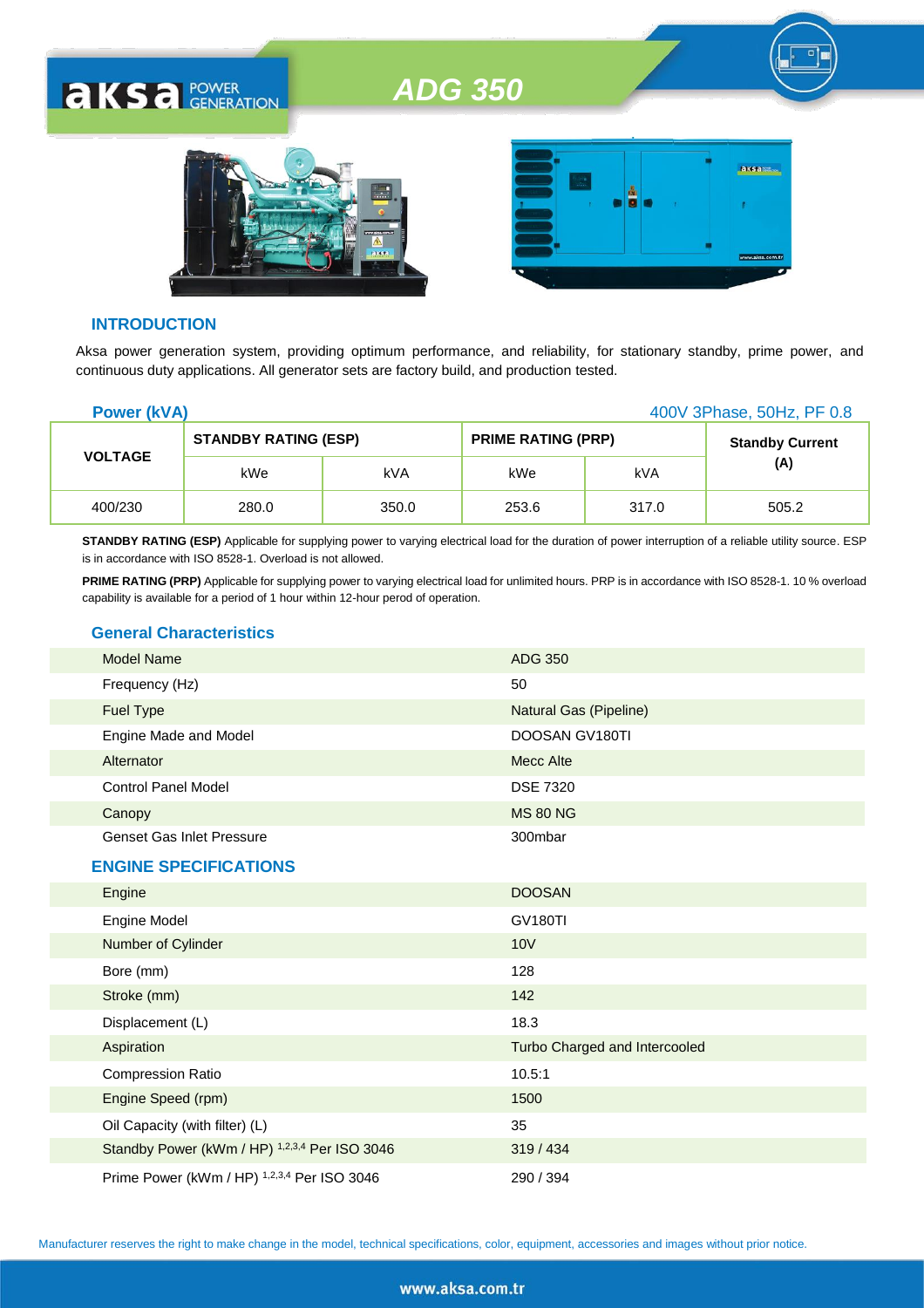

## **ALTERNATOR CHARACTERISTICS**

**AKSA POWER** 

| <b>Manufacturer</b>               | Mecc Alte    |
|-----------------------------------|--------------|
| Alternator Made and Model         | ECO 38 2L/4C |
| Frequency (Hz)                    | 50           |
| Power (kVA)                       | 350          |
| Voltage (V)                       | 400          |
| Phase                             | 3            |
| A.V.R.                            | <b>DSR</b>   |
| <b>Voltage Regulation</b>         | $(+/-)1%$    |
| <b>Insulation System</b>          | H            |
| Protection                        | IP23         |
| <b>Rated Power Factor</b>         | 0.8          |
| Weight Comp. Generator (kg)       | 895          |
| Cooling Air (m <sup>3</sup> /min) | 32           |
|                                   |              |

#### **Canopy Dimensions**

| Length (mm) | 4750 |
|-------------|------|
| Width (mm)  | 1606 |
| Height (mm) | 2359 |

1 Max load and overload ratings based on ISO 3046 gross flywheel power.

2 Technical data based on ISO 3046-1 standards of 77°F(25°C), 14.5Psia (100kPa) and 30% relative humidity.

3 Production tolerances in engines and installed components can account for power variations of ± 5%. Altitude, temperature and excessive exhaust and intake restrictions should be applied to power calculations.

4 All fuel and thermal calculations unless otherwise noted are done at ISO 3046 rated load using LHV for NG of 48.17 MJ/kg.

5 At 0.5 in-H2O of Package Restriction at STP

6.Volume calculated using density of 0.717 kg/m3 for NG, 0.51 kg/L for LPG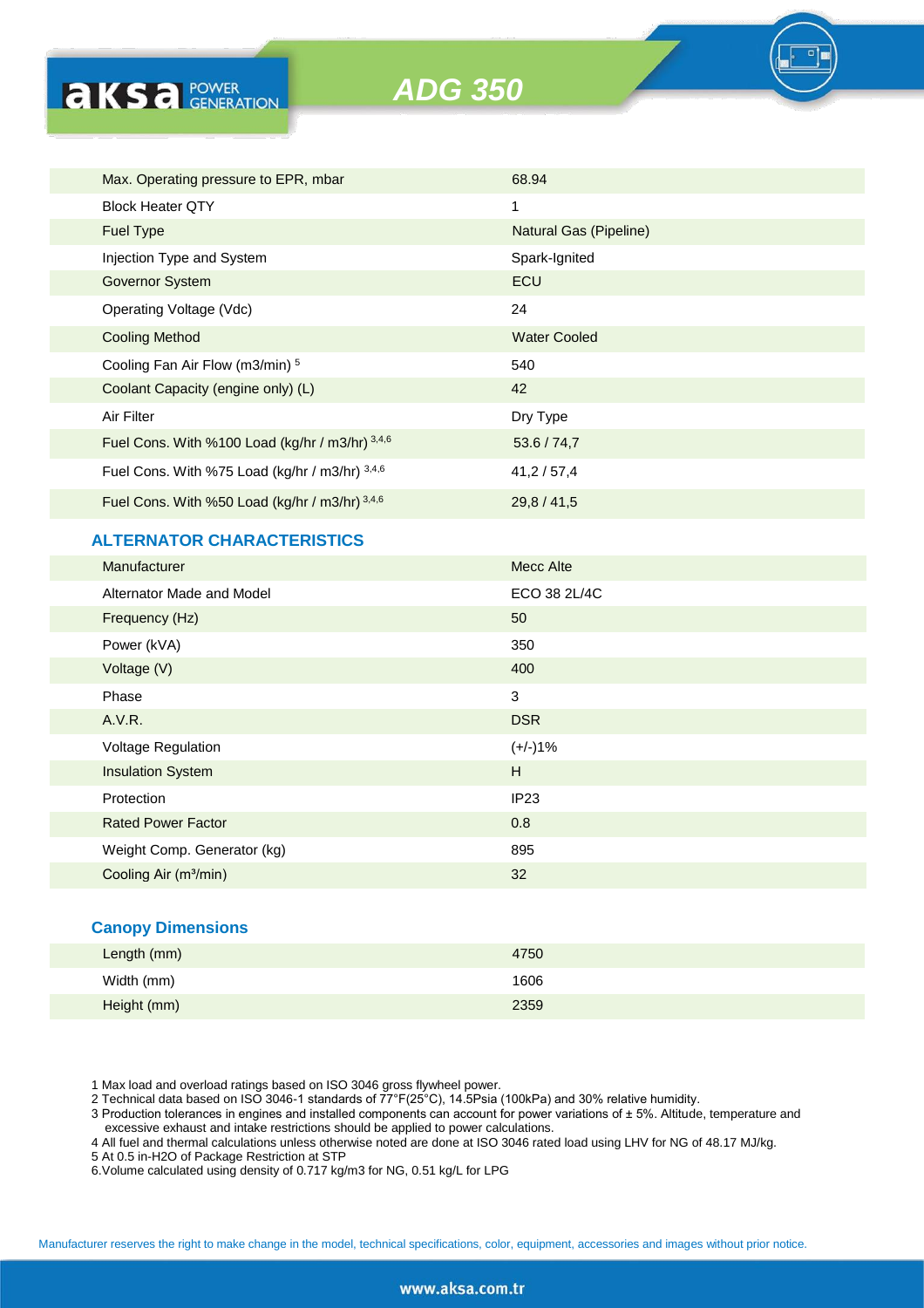

5

- **1.**Steel structures
- **2.** Emergency stop push button
- **3.** Canopy and panels made from powder coated sheet steel.
- **4.** Control panel is mounted on the baseframe. Located at the right side of the generator set
- **5.** Oil could be drained via valve and a hose
- **6.** Exhaust system in the canopy
- **7.** Special large access doors for easy maintanance
- **8.** In front and back side special large access doors for
- easy maintanance
- **8.** Base frame
- **9.** Special large access doors for easy maintanance **10.** Lifting points **11.** The cap on the canopy provides easy accsess
- to radiator cap.
- **12.** Sound proofing materials
- **13.** Plastic air intake pockets.

#### **INTRODUCTION**

Sound-attenuated and weather protective enclosures for generating sets from Aksa, meet event the sound requirements and provide optimum protection from inclement weather and development by our specialist acoustic engineers. Our modular designed sound insulated canopies provide ease of access for servicing and general maintenance and interchangeable components permitting on-site repair. Enclosures are designed to optimize genset cooling performance, providing you with confidence that genset ratings and ambient capability.

## **Control Panel**

| <b>Control Module</b>      | <b>DSE</b>      |
|----------------------------|-----------------|
| Control Module Model       | <b>DSE 7320</b> |
| <b>Communication Ports</b> | <b>MODBUS</b>   |



#### **Devices**

DSE, model 7320 Auto Mains Failure control modüle, Static battery charger Emergency stop push button and fuses for control circuits

## **CONSTRUCTION and FINISH**

Comonents installed in sheet steel enclosure.

Phosphate chemical, pre-coating of steel provides corrosion resistant surface

Polyester composite powder topcoat forms high gloss and extremely durable finish

Lockable hinged panel door provides for easy component access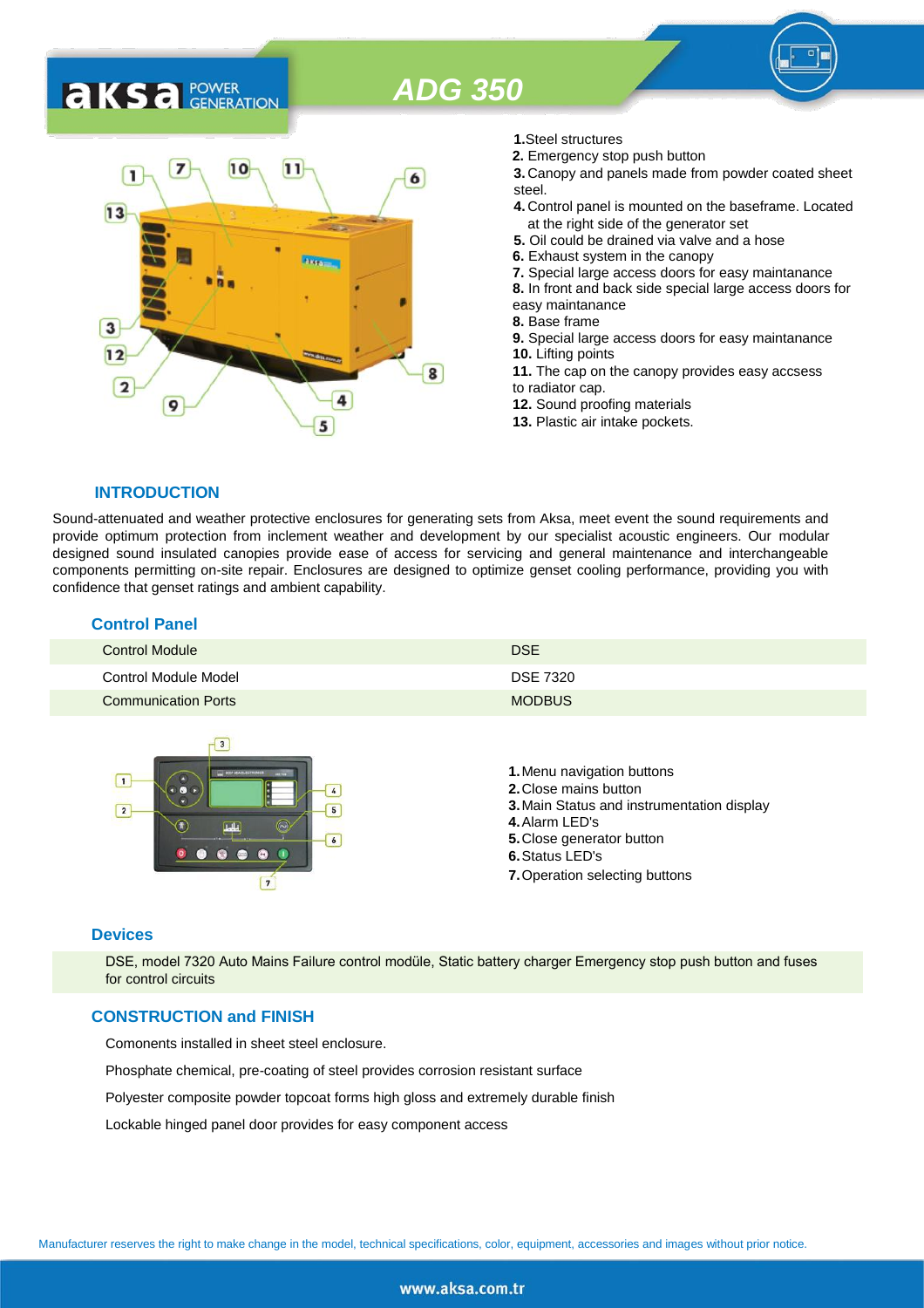

## **INSTALLATION**

Control panel is mounted generating set baseframe on robust steel stand or power module. Located at side of generating set with properly panel visibility.

#### **GENERATING SET CONTROL UNIT**

The DSE 7320 conrol module is a standard addition to our generator sets from 220 kVA upwards and it has been designed to start and stop diesel andgas generating sets that include electronic and non electronic engines.

The DSE 7320 includes the additional capability of being able to monitor a mains (utility) supply and is therefore suitable for controlling a standby generating set in conjunction with an automatic transfer switch.

The DSE7320 also indicates operational status and fault conditions, automatically shutting down the generating set and indicating faults by means of its LCD display on the front panel.

## **STANDARD SPECIFICATIONS**

- Microprocessor controlled
- 132 x 64 pixel LCD display makes information easy to read
- Front panel programming and also via PC software
- Soft touch membrane keypad and five key menu navigation
- Remote communications via RS232, RS485 and ethernet.
- Event logging (50) showing date and time
- Multiple date and time engine exercise mode and maintenance scheduler
- Engine block heater control.

**Instruments**

- Controls; stop, manuel, auto, test, start, mute lamb test/transfer to generator, transfer to mains, menu navigation.

| <u>IIISU UNIENIS</u>   |                        |  |  |  |
|------------------------|------------------------|--|--|--|
| <b>ENGINE</b>          |                        |  |  |  |
| Engine speed           |                        |  |  |  |
| Oil pressure           |                        |  |  |  |
| Coolant temperature    |                        |  |  |  |
| Run time Battery volts |                        |  |  |  |
|                        | Engine maintenance due |  |  |  |
| <b>GENERATOR</b>       |                        |  |  |  |
| Voltage (L-L, L-N)     |                        |  |  |  |
| Current (L1-L2-L3)     |                        |  |  |  |
| Frequency              |                        |  |  |  |
| Earth current          |                        |  |  |  |
| kW                     |                        |  |  |  |
| Pf                     |                        |  |  |  |
| kVAr                   |                        |  |  |  |
| kWh, kVAh, kVArh       |                        |  |  |  |
| Phase sequence         |                        |  |  |  |
|                        |                        |  |  |  |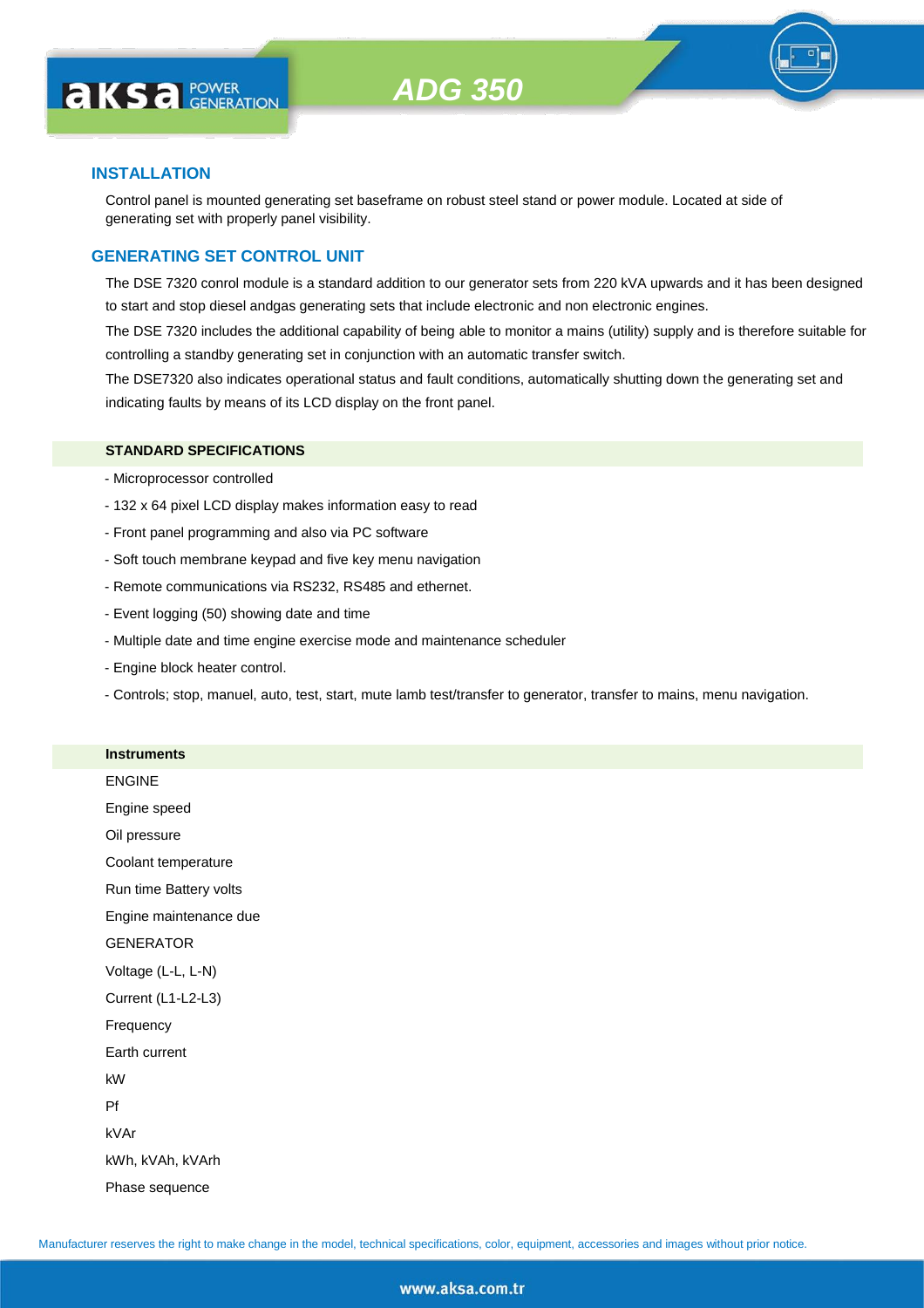# **AKS** *C ROWER*





## MAINS

Voltage (L-L, L-N)

Frequency

WARNING

Charge failure

Battery under voltage

Fail to stop

Low fuel level (opt.)

kW over load

Negative phase sequence

Loss of speed signal

PRE-ALARMS

Low oil pressure

High engine temperature

Low engine temperature

Over /Under speed

Under/over generator frequency

Under/over generator voltage

ECU warning

SHUT DOWNS

Fail to start

Emergency stop

Low oil pressure

High engine temperature

Low coolant level

Over /Under speed

Under/over generator frequency

Under/over generator voltage

Oil pressure sensor open

Phase rotation

ELECTRICAL TRIP

Earth fault

kW over load

Generator over current

Negative phase sequence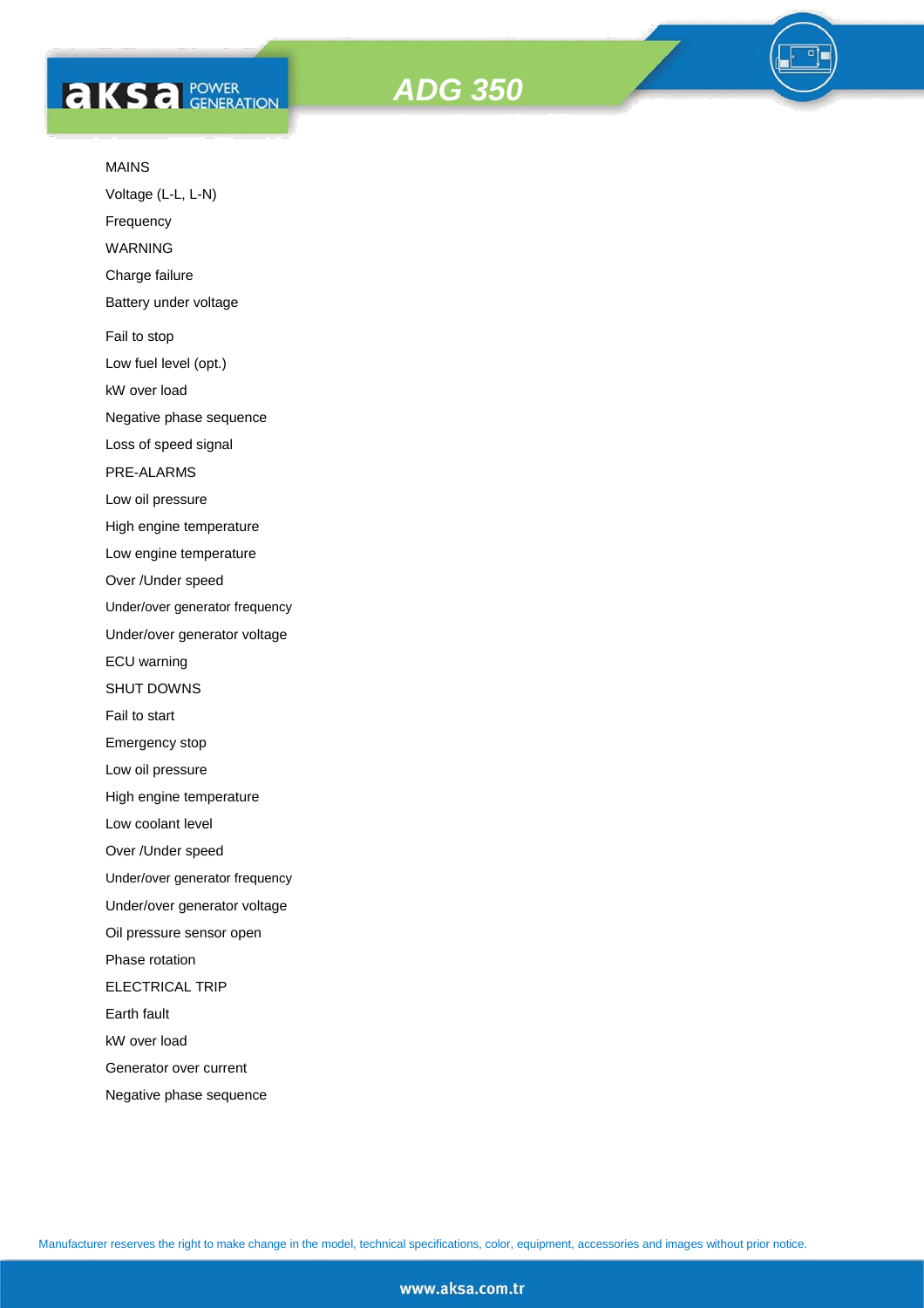

High oil temperature shut down Low fuel level shut down Low fuel level alarm High fuel level alarm EXPANSION MODULES Editional LED module (2548) Expension relay module (2157) Expansion input module (2130)

#### **Standards**

Elecrical Safety / EMC compatibility BS EN 60950 Electrical business equipment BS EN 61000-6-2 EMC immunity standard BS EN 61000-6-4 EMC emission standard

## **STATIC BATTERY CHARGER**

Battery charger is manufactured with switching-mode and SMD technology and it has high efficincy.

Battery charger models' output V-I characteristic is very close to square

2405 has fully output shot circuit protection and ıt can be used as a current source.

2405 charger has high efficiency, long life, low failure rate, light weight and low heat radiated in accordance with linear alternatives.

The charger is fitted with a protection diode across the output.

Charge fail output is available.

Connect charge fail relay coil between positive output and CF output.

Input: 196-264V.

Output: 27,6V 5A or 13,8V 5A.

## **STANDARD SPECIFICATIONS**

- Heavy duty, water cooled naturalgas engine
- Radiator with mechanical fan
- Protective grille for fan and rotating parts
- Electric starter and charge alternator
- Starting battery (with lead acid) including rack and cables
- Engine jacket cooling heater
- Static battery charger
- Flexible gas connection hoses
- Single bearing, class H alternator
- Industrial exhaust silencer and steel belows supplied separately
- Manual for use and installation

Manufacturer reserves the right to make change in the model, technical specifications, color, equipment, accessories and images without prior notice.